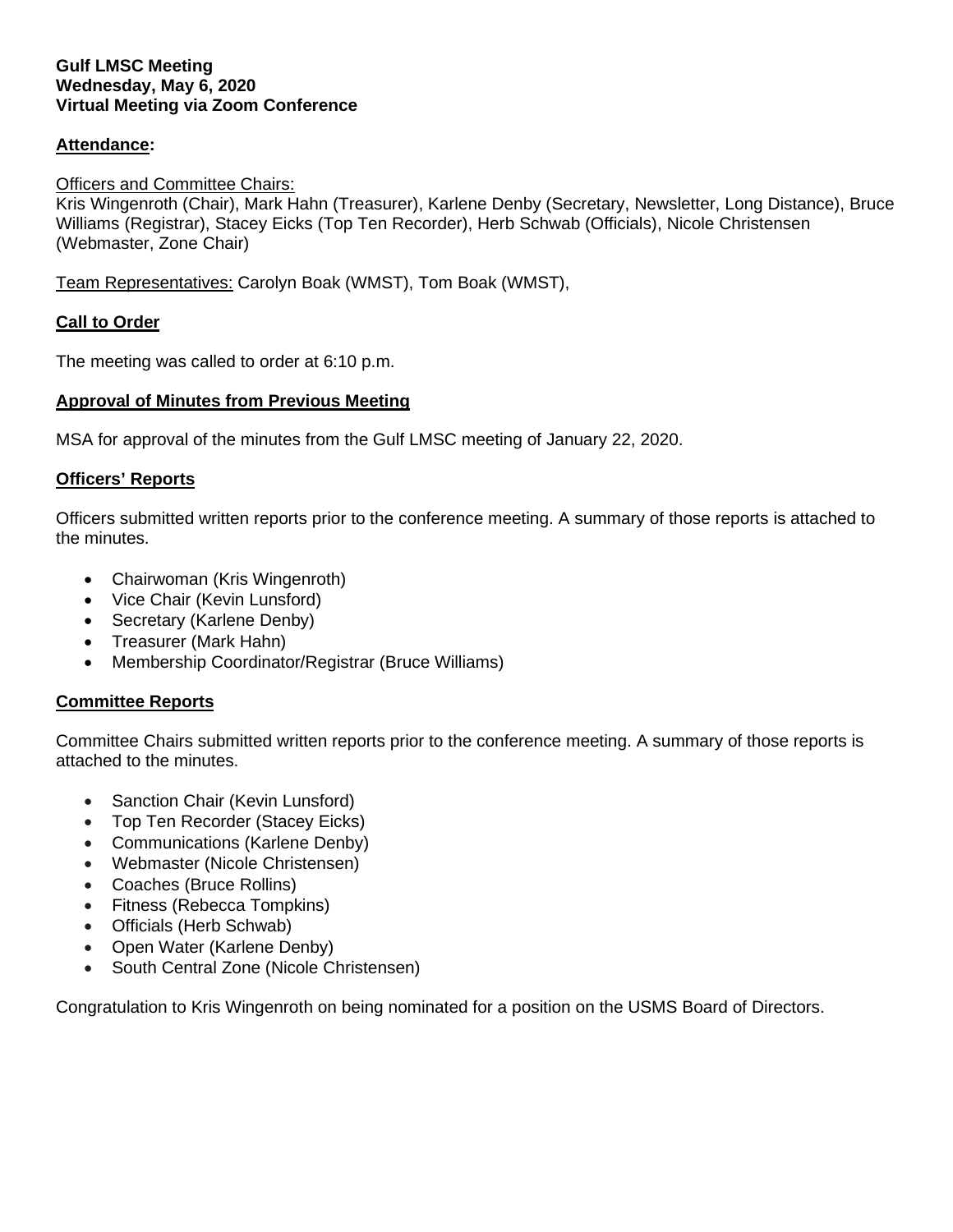- The cost to the Gulf LMSC for the Zone meet entry fees that were refunded to the swimmers, due to meet cancellation, was \$441.75 (Club Assistant fees). The Gulf intends to absorb this expense, rather than ask for assistance from the other LMSCs.
- Linda Visser has volunteered to be our new Membership Coordinator, and will be transitioning into the position in the fall.

# **New Business**

- USMS Board of Directors suggested policies
	- o Waive all sanction fees for the remainder of 2020. (Gulf LMSC does not charge sanction fees.)
	- o Waive registration fees for the remainder of 2020. (Starting June 1, \$60 fee will cover 2020 and 2021 USMS dues.) MSA to approve waiving registration fees for the remainder of 2020.
- Select delegates for the virtual USMS convention to be held Sept. 24-26. MSA to select Stacey Eicks, Herb Schwab, and Kevin Lunsford as delegates to the convention, with Mark Hahn as the alternate delegate.
- Emmett Hines Award nominees: Kris is looking for nominations in addition to those received in 2019. Carolyn and Tom have a worthy candidate in mind for the award and will submit a nomination.
- Potential Rules or Legislation Proposals:
	- o A Legislation Subcommittee is evaluating a change of the transfer period from the current 60 days to 30-35 days, or even 0 days. MSA for a resolution from the Gulf LMSC to keep the transfer period at 60 days.
	- o Carolyn said that the Rules Committee is considering a new rule in which swimmers that enter an event at USMS National Championships with a NQT and swim a time that is far slower than the NQT would need to provide proof that they have met the time in the previous two years (by either event results or a time trial verified by their coach). If there is no proof, the Championship Committee could void the swim and any results or awards. This idea is only in the proposal stage and has not yet been approved by the Rules Committee.
- Ways in which the Gulf LMSC can best help our members, coaches and clubs: Are coaches and clubs in distress due to the closure of facilities? Tom reported that the USMS Board of Directors is considering a proposal to provide \$10/member (Gold Status USMS Clubs), and \$5/member (other USMS Clubs) to assist said clubs and coaches due to the coronavirus crisis. It was also pointed out that swimmers may not be able to afford USMS dues, monthly club dues, or entry fees because of job loss and loss of income. A subcommittee composed of Tom, Carolyn, Stacey, and Nicole will look into ways to assist our members and will report back with their suggestions at the next meeting.
- LC Zones Nicole believes that the LC Zone Championship may be cancelled due to coronavirus, especially since the meet is being held in a school district facility. In order to be proactive, Nicole would like to start working on some potential alternatives such as a different venue or a virtual Zone Championship. Nicole reported that Governor Abbott will allow the reopening of pools on Friday, May 8 and that Dad's Club will be reopening on Saturday, May 9.
- Nicole wants input on the Zone website. Please look at the website and provide feedback to Nicole.

# **Next Meeting**

The next meeting will be held on Wednesday, June 3, 2020 at 5:00 p.m. (virtually)

The meeting was adjourned at 7:23 p.m.

Respectfully submitted, Karlene Denby, Secretary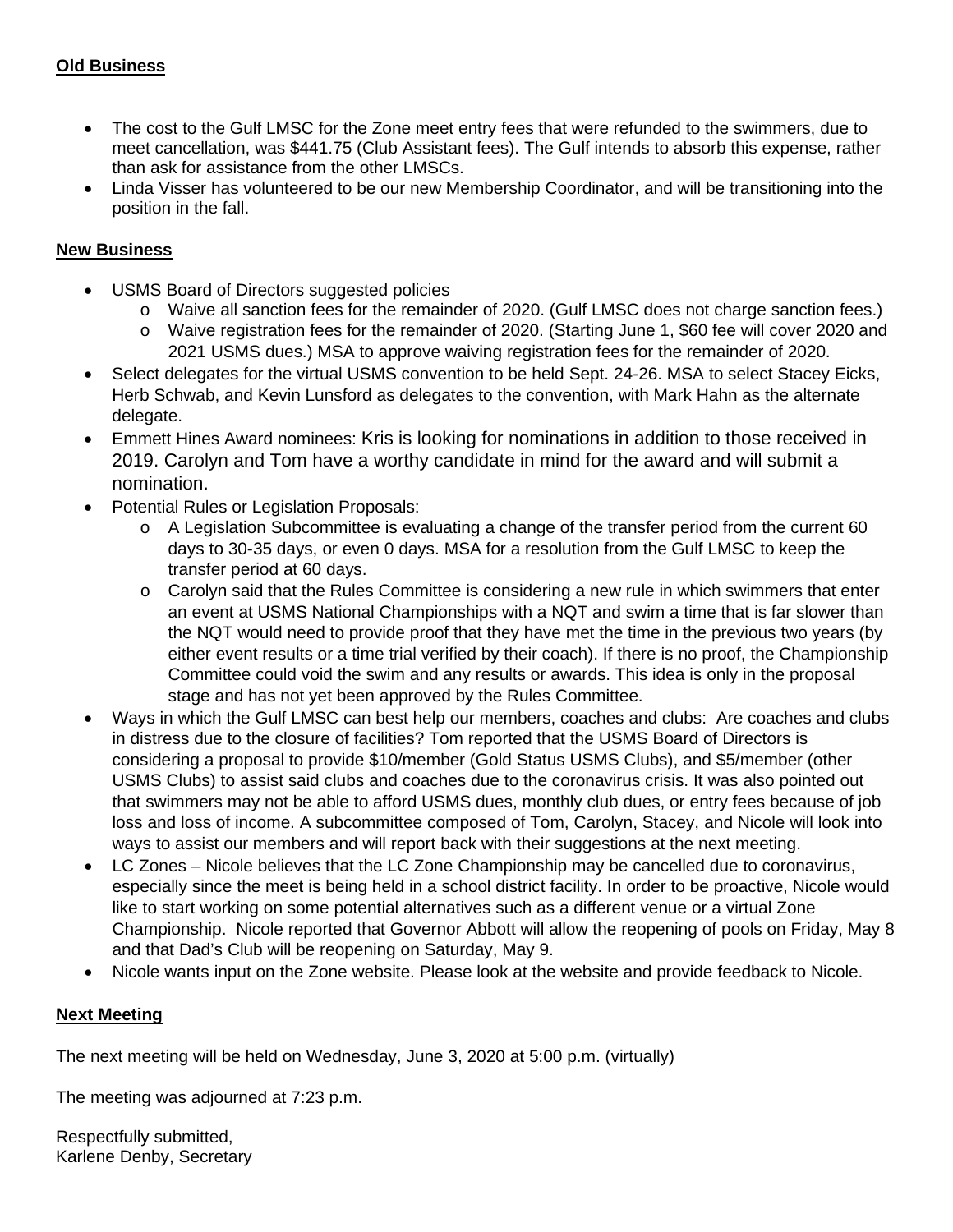# **2020 GULF LMSC COMPETITION & EVENTS SCHEDULE**

Go to https://www.gulfmastersswim.org/GMS/meets.cfm for event information and registration links. This page is updated frequently as new information is received.

# **SHORT COURSE YARDS (all events are pending due to coronavirus)**

- Saturday, August 22, 2020: MAC Against Cancer, SAA Charity Pool Swim, Houston, TX
- June TBD: USMS Try Masters Swimming Week

## **LONG COURSE METERS (all events are pending due to coronavirus)**

- May 15 Sept. 15, 2020: USMS 5K/10K ePostal National Championships
- June 17 27, 2020: UANA Pan Am Masters Championships, Medellin, Colombia
- Sunday, June 28, 2020: Graham Johnston Invitational, Dad's Club
- Saturday, July 11, 2020: WMST long course meet, Conroe ISD Natatorium, Shenandoah, TX
- July 15 July 31, 2020: SmartyPants Vitamins USMS Summer Fitness Challenge (2K swim)
- Fri. Sun., July 24-26, 2020: South Central Zone Long Course Zone Championship Meet, Walker Pool, San Antonio, TX
- Wed. Sun., August 12 16, 2020: USMS Summer Nationals, Richmond, VA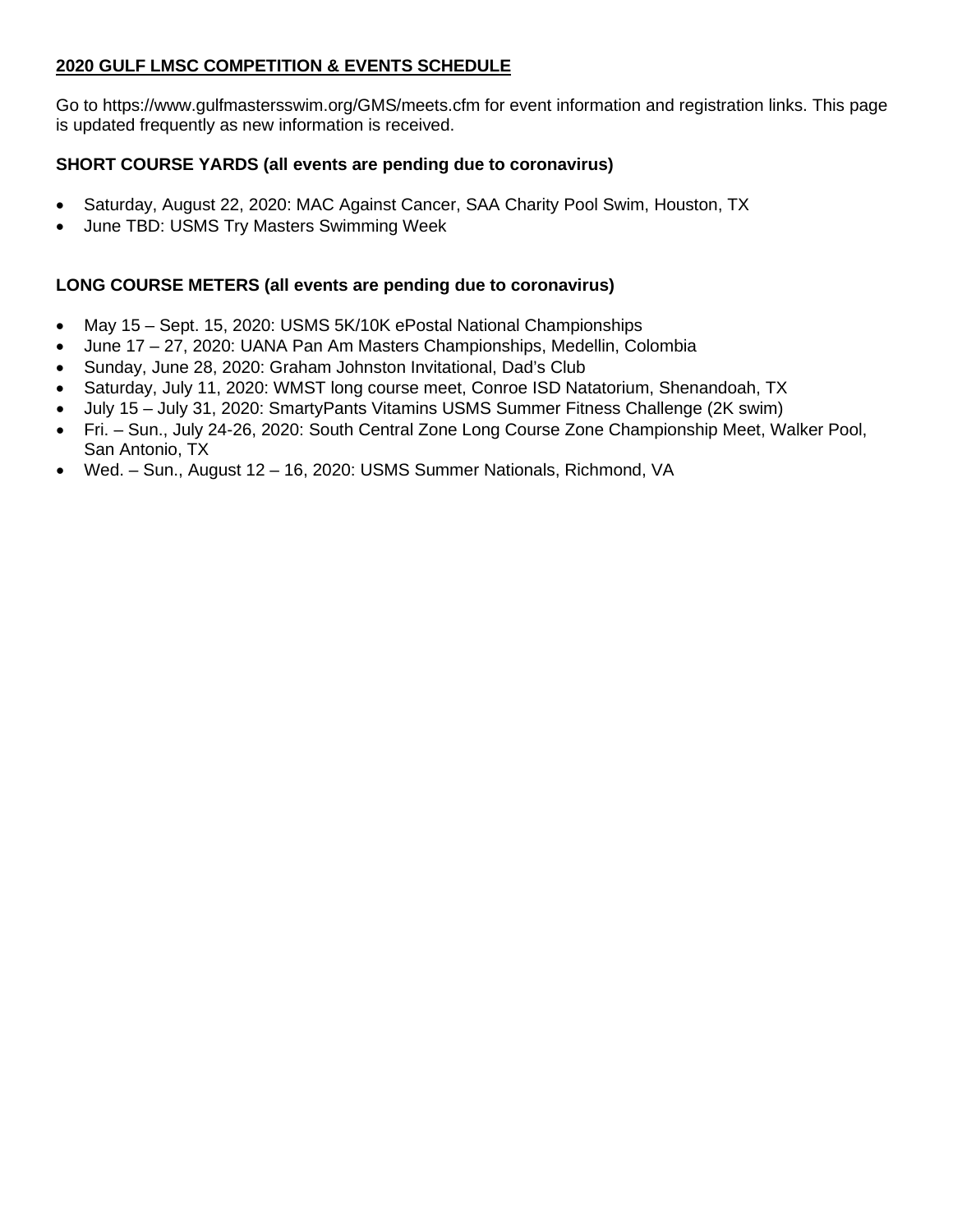# **Officer reports for the Gulf LMSC meeting 5/6/2020 (phone conference call)**

#### **Chairwoman's Report (Kris Wingenroth):**

I have been working on updating the Dual Sanction and Sanction sections of the USMS Guide to Local Operations. These are complete except for updating the Meet Manager tutorials that go along with the documents. Onshalee and Mary Beth Windrath will work together to get the tutorials updated. I also created a meet entry checklist that lists all the required information that must be on a meet announcement for a USMS sanctioned event. This has also been posted in the Guide to Local Operations. I have turned in my election packet to the USMS Election Committee to run for the South Central Zone Director position on the USMS Board of Directors. Nicole and I reviewed the website for information that needed updating. Nicole and I reviewed the bid packet that College Station was preparing for USMS Nationals in 2022 but they have withdrawn their bid because the high rental cost of the A & M natatorium makes it cost ineffective.

#### **Vice Chair's Report (Kevin Lunsford):**

Reviewing communications with regards to the LMSC Standards Survey.

#### **Secretary's Report (Karlene Denby):**

Minutes from the annual meeting were submitted to the National Office on February 22, 2020, with receipt confirmed on February 26, 2020.

#### **Treasurer's Report (Mark Hahn):**

Please see the attached for the **2020 Gulf Cash Flow** for the year through April 30th. I am only sending the 2020 Cash Flow statement which has the Gulf up in funds \$6,593.88 for the year. All Gulf expenses are currently paid at this time. Limited financial information is being sent due to this being a "zoom" meeting Wednesday, May 6, 2020 and not being able to control the data being sent out.

We have had (5) **Gulf's First Meet Free** participants to date at a cost of **\$200**. We had to refund Club Assistant **\$441.75** due to the 2020 SC Zone meet at UH being cancelled with USMS ending all competitions due to the Coved-19 virus. There were two individual SC Zone refunds that were paid directly to the swimmer **(\$110)**. We made a quarterly payment to Club Assistant for website support **(\$180)**.

If anyone has any questions, please do not hesitate to contact me. If anyone is wanting to receive a complete accounting, please let me know. The financial information will be sent by regular mail to help keep sensitive financial data secure.

## **Membership Coordinator's Report (Bruce Williams):**

Membership: 4/30/2020: 837 (444 Men, 393 Women) End of yr 2019: 1202 (630 Men, 572 Women)

| Clubs:   | 4/30/2020:          | 25   |
|----------|---------------------|------|
|          | End of yr 2019:     | 31   |
| Coaches: | 4/30/2020:          | - 76 |
|          | End of yr 2019: 117 |      |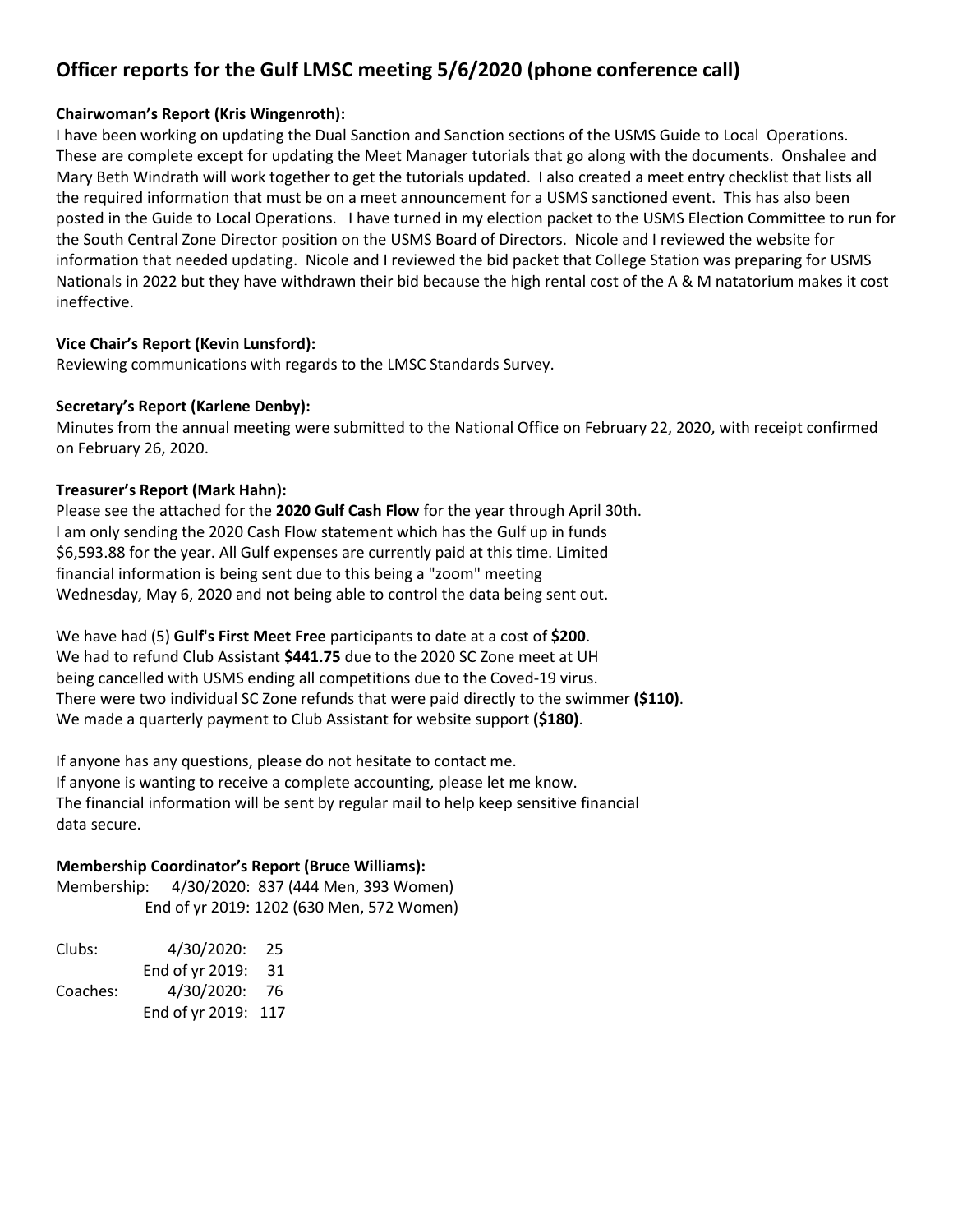# **Chair reports for the Gulf LMSC meeting 5/6/2020 (phone conference call)**

## **Sanctions Chair's Report (Kevin Lunsford):**

Assisting Kris with information regarding David Guthrie's Sanction Request. As advised by USMS, marking Sanctioned events as cancelled as information has been received.

## **Top Ten Chair's Report (Stacey Eicks):** (abbreviated)

| Last Updated: 4 May 2020 |            |             | <b>Record Requests</b> |                |              |                |
|--------------------------|------------|-------------|------------------------|----------------|--------------|----------------|
| Current                  |            |             |                        |                |              |                |
| Season                   | Course     | Meet Date   | Meet Desc              | <b>Members</b> | <b>WORLD</b> | <b>USMS</b>    |
|                          |            | 11/9/2019 - | Sabine Weiser          |                |              |                |
| 2019                     | SCM        | 11/10/2019  | November Classic       | 105            | $\mathbf{1}$ | 4              |
|                          |            |             | 2020 Jesse Coon        |                |              |                |
| 2020                     | SCY        | 1/11/2020   | Memorial               | 25             | $\mathbf 0$  | 0              |
|                          |            |             | January UofH Meet (USA |                |              |                |
| 2020                     | SCY        | 1/10/2020   | Meet)                  | 1              | $\mathbf 0$  | 0              |
|                          |            |             | January UofH Meet (USA |                |              |                |
| 2020                     | <b>LCM</b> | 1/10/2020   | Meet)                  | $\mathbf{1}$   | 0            | $\overline{2}$ |
| 2020                     | SCY        | 2/15/2020   | Sweetheart Swim 2020   | 92             | 0            | 0              |
| 2020                     | SCY        | 3/8/2020    | <b>March Madness</b>   | 101            | 0            | 0              |
| 2020                     |            |             |                        |                |              |                |
| 2020                     |            |             |                        |                |              |                |
| 2020                     |            |             |                        |                |              |                |
| 2020                     |            |             |                        |                |              |                |
| 2020                     |            |             |                        |                |              |                |
| 2020                     |            |             |                        |                |              |                |
| 2020                     |            |             |                        |                |              |                |
| 2020                     |            |             |                        |                |              |                |
| 2020                     |            |             |                        |                |              |                |

| Top Ten File Submits                                                | Submitted |
|---------------------------------------------------------------------|-----------|
| 2019 Short Course Meters Top 10 file to National Swims              |           |
| Administrator                                                       | 13-Jan    |
| 2020 Short Course Yards Top 10 file to National Swims Administrator |           |
| 2020 Long Course Meters Top 10 file to National Swims Administrator |           |

#### **Communication/Newsletter Chair's Report (Karlene Denby):**

The Spring 2020 edition of the Gulf Newsletter was completed and submitted to Nicole on April 11 and she posted it on the Gulf website a few days later. Several topics were COVID-19 specific. The nutrition article was about immunity boosting foods. The newsletter contained both a dryland workout and a yoga workout in place of the usual swim workout. Other topics included announcement of the suspension of Gulf Swim University until pools reopen, a rescheduled date (August 22) for the MAC Against Cancer SAA Pool Swim, solicitation of nominations for the 2020 Emmett Hines award, SCM top ten listings, and announcement of the 2019 All Americans, All Stars and All World swimmers from the Gulf.

The next issue of the Gulf newsletter is scheduled to be published in July or August, assuming that there is sufficient content to include in a Summer 2020 edition.